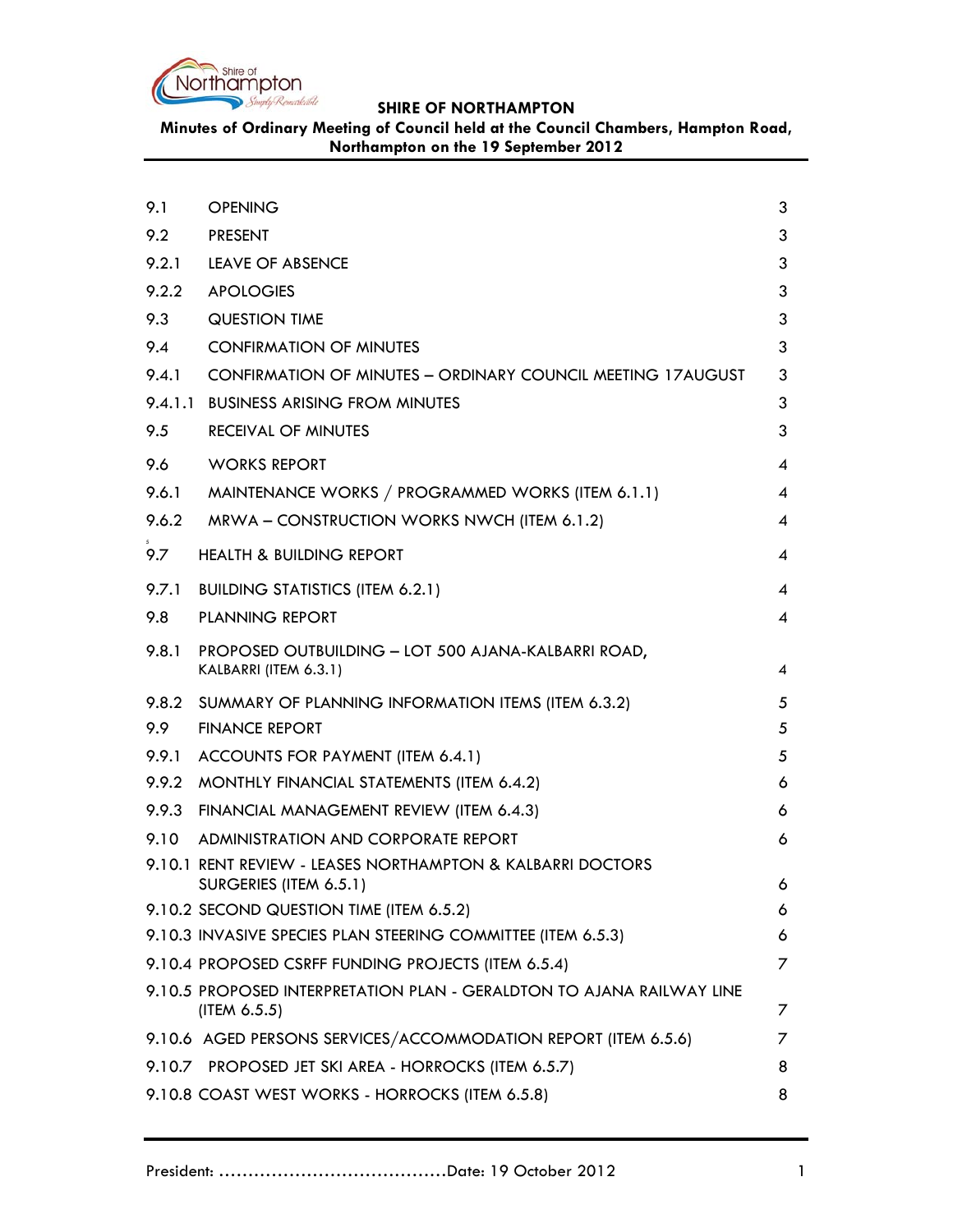

**Minutes of Ordinary Meeting of Council held at the Council Chambers, Hampton Road, Northampton on the 19 September 2012**

|      | 9.10.9 VACANCIES MID WEST DEVELOPMENT COMMISSION                         | 8  |
|------|--------------------------------------------------------------------------|----|
|      | 9.11 FINANCE CONTINUED                                                   | 8  |
|      | 9.11.9 KALBARRI SPORT & RECREATION CLUB - HOT WATER SYSTEMS (ITEM 6.4.4) | 8  |
|      | 9.11.10 OVERDUE RATES (ITEM 6.4.5)                                       | 9  |
|      | 9.11.11 RATES WRITE OFF (ITEM 6.4.6)                                     | 9  |
| 9.12 | <b>PRESIDENTS REPORT</b>                                                 | 9  |
|      | 9.13 DEPUTY PRESIDENTS REPORT                                            | 9  |
| 9.14 | <b>COUNCILLORS REPORTS</b>                                               | 10 |
| 9.15 | <b>INFORMATION BULLETIN</b>                                              | 10 |
|      | 9.16 NEW ITEMS OF BUSINESS                                               | 10 |
|      | 9.16.1 CR STOCK-STANDEN - AMPOL SIGN                                     | 10 |
|      | 9.16.2 CR PARKER - APOLOGY FOR OCTOBER 2012 MEETING                      | 11 |
|      | 9.17 NEXT MEETING OF COUNCIL                                             | 11 |
| 9.18 | <b>CLOSURE</b>                                                           | 11 |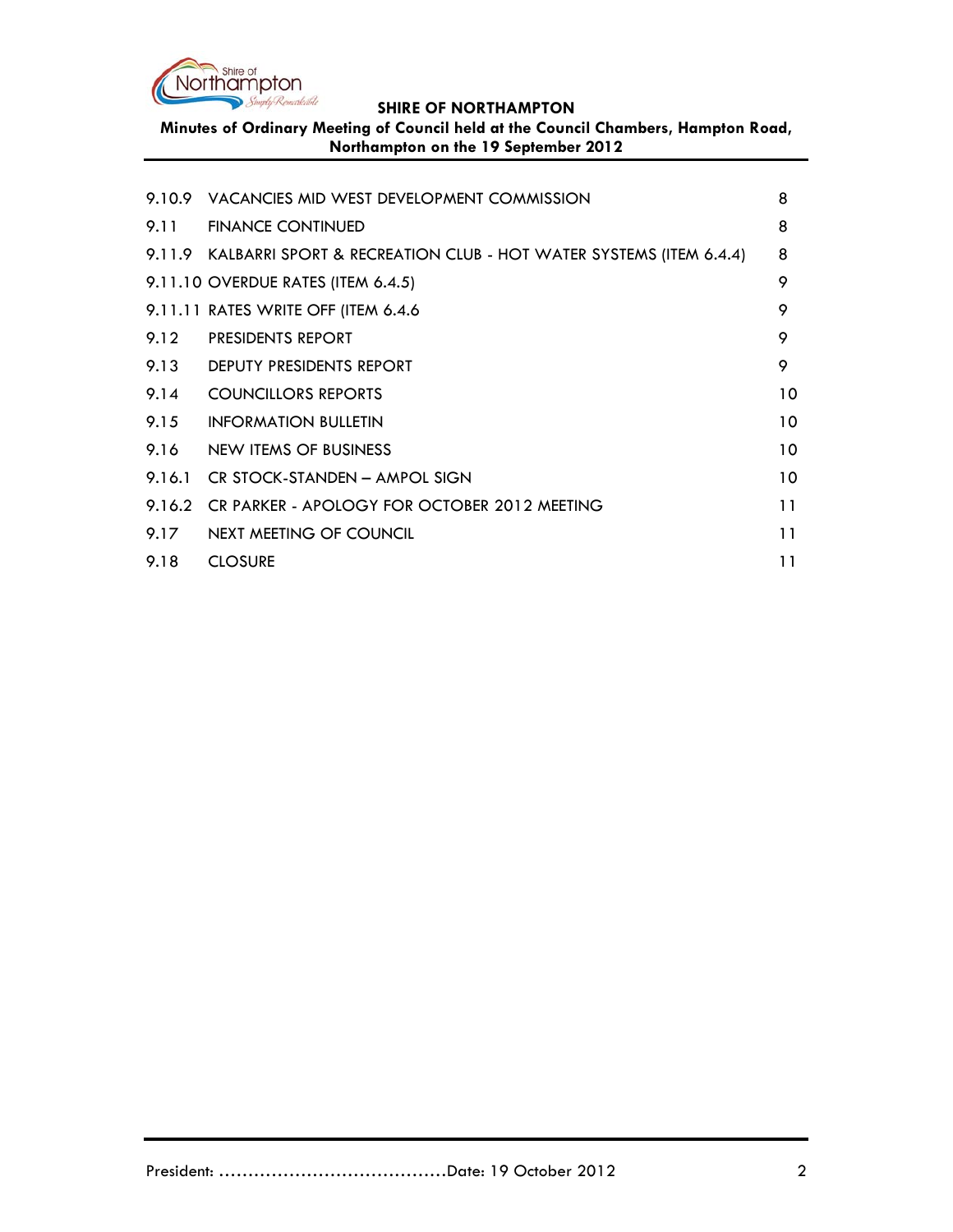

**Minutes of Ordinary Meeting of Council held at the Council Chambers, Hampton Road, Northampton on the 19 September 2012**

### **9.1 OPENING**

The President thanked all members present for their attendance, welcomed all Councillors and declared the meeting open at 1.00pm.

### **9.2 PRESENT**

| Cr G Wilson        | President                       | Northampton Ward |
|--------------------|---------------------------------|------------------|
| Cr L Parker        | Deputy President                | Kalbarri Ward    |
| Cr B Cripps        |                                 | Northampton Ward |
| Cr T Carson        |                                 | Northampton Ward |
| Cr C Simkin        |                                 | Northampton Ward |
| Cr S Stock-Standen |                                 | Northampton Ward |
| Cr S Penn          |                                 | Kalbarri Ward    |
| Cr J Booth         |                                 | Kalbarri Ward    |
| Mr Garry Keeffe    | <b>Chief Executive Officer</b>  |                  |
| Mr Glenn Bangay    | Principal EHO/Building Surveyor |                  |

#### **9.2.1 LEAVE OF ABSENCE**

Nil

#### **9.2.2 APOLOGIES**

Cr P Gliddon Kalbarri Ward

#### **9.3 QUESTION TIME**

No members of the public present therefore no questions were put to Council.

### **9.4 CONFIRMATION OF MINUTES**

9.4.1 CONFIRMATION OF MINUTES - ORDINARY COUNCIL MEETING 17<sup>th</sup> AUGUST 2012.

Moved Cr CRIPPS, seconded Cr PENN

That the minutes of the Ordinary Meeting of Council held on the 17<sup>th</sup> August 2012 be confirmed as a true and correct record.

CARRIED 8/0

9.4.1.1 BUSINESS ARISING FROM MINUTES

Nil.

### **9.5 RECEIVAL OF MINUTES**

Nil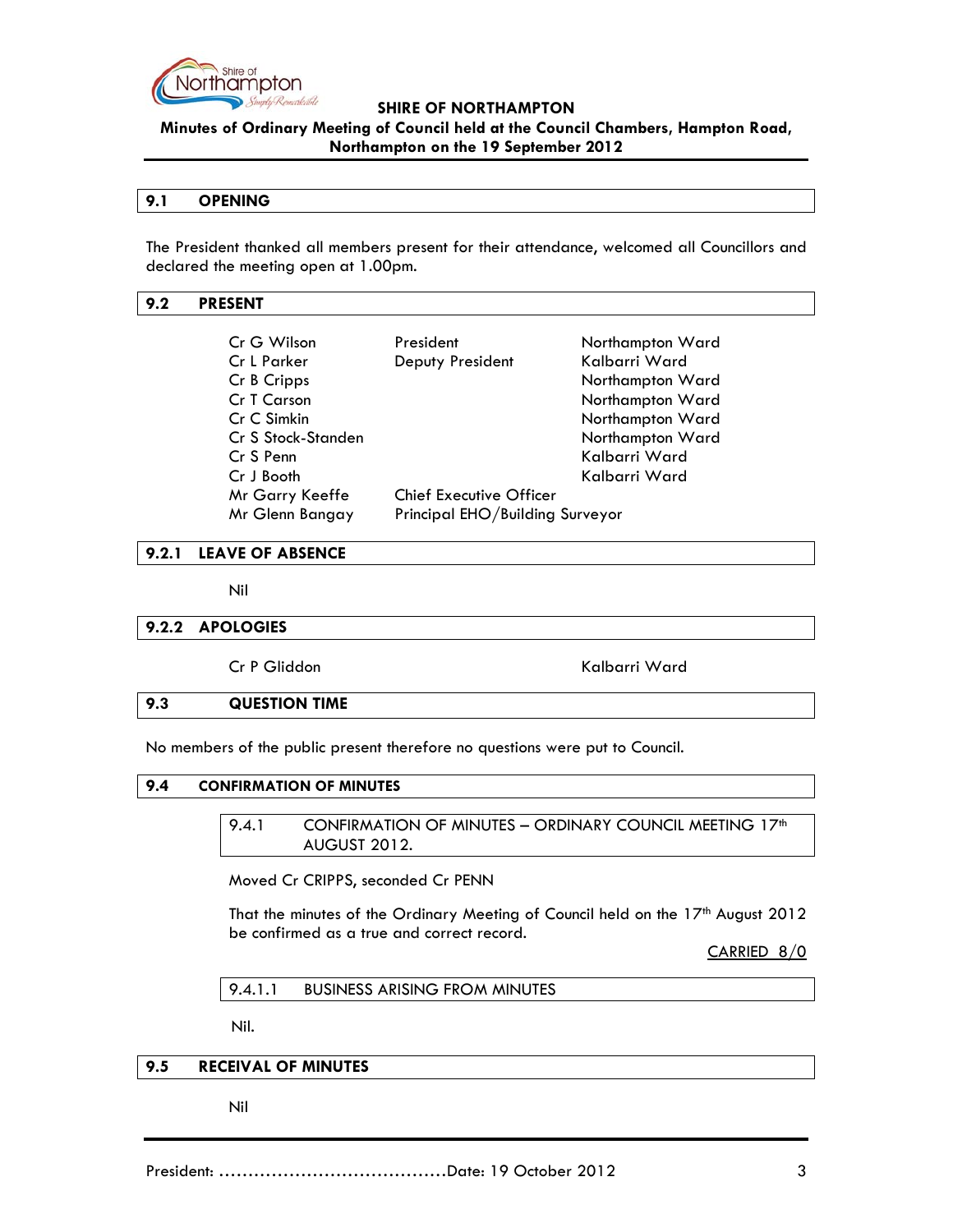

# **Minutes of Ordinary Meeting of Council held at the Council Chambers, Hampton Road, Northampton on the 19 September 2012**

### **9.6 WORKS REPORT**

9.6.1 MAINTENANCE WORKS/PROGRAMMED WORKS (ITEM 6.1.1)

Noted

9.6.2 MAIN ROADS WA – CONSTRUCTION OF WORKS – NORTH WEST COASTAL HIGHWAY (ITEM 6.1.2)

**Noted** 

# **9.7 HEALTH/BUILDING REPORT**

9.7.1 BUILDING STATISTICS (ITEM 6.2.1)

Noted.

# **9.8 TOWN PLANNING REPORT**

9.8.1 PROPOSED OUTBUILDING – LOT 500 (NO. 6531) AJANA-KALBARRI ROAD, KALBARRI (ITEM 6.3.1)

Moved Cr BOOTH, seconded Cr STOCK-STANDEN

That Council grant planning approval to the proposed outbuilding (112m2) on Lot 500 (No. 6531) Ajana-Kalbarri Road, Kalbarri subject to the following conditions:

- 1 Development shall be in accordance with the attached approved plan(s) dated 19 September, 2012 and subject to any modifications required as a consequence of any condition(s) of this approval. The endorsed plans shall not be modified or altered without the prior written approval of the local government.
- 2 Any additions to or change of use of any part of the building or land (not the subject of this consent/approval) requires further application and planning approval for that use/addition.
- 4 The approved outbuilding component (i.e. Class 10 area as classified by the Building Code of Australia) is only to be used for general and vehicle storage purposes and minor maintenance upon vehicles housed therein to the approval of the Local Government and shall NOT be used for habitation, commercial or industrial purposes.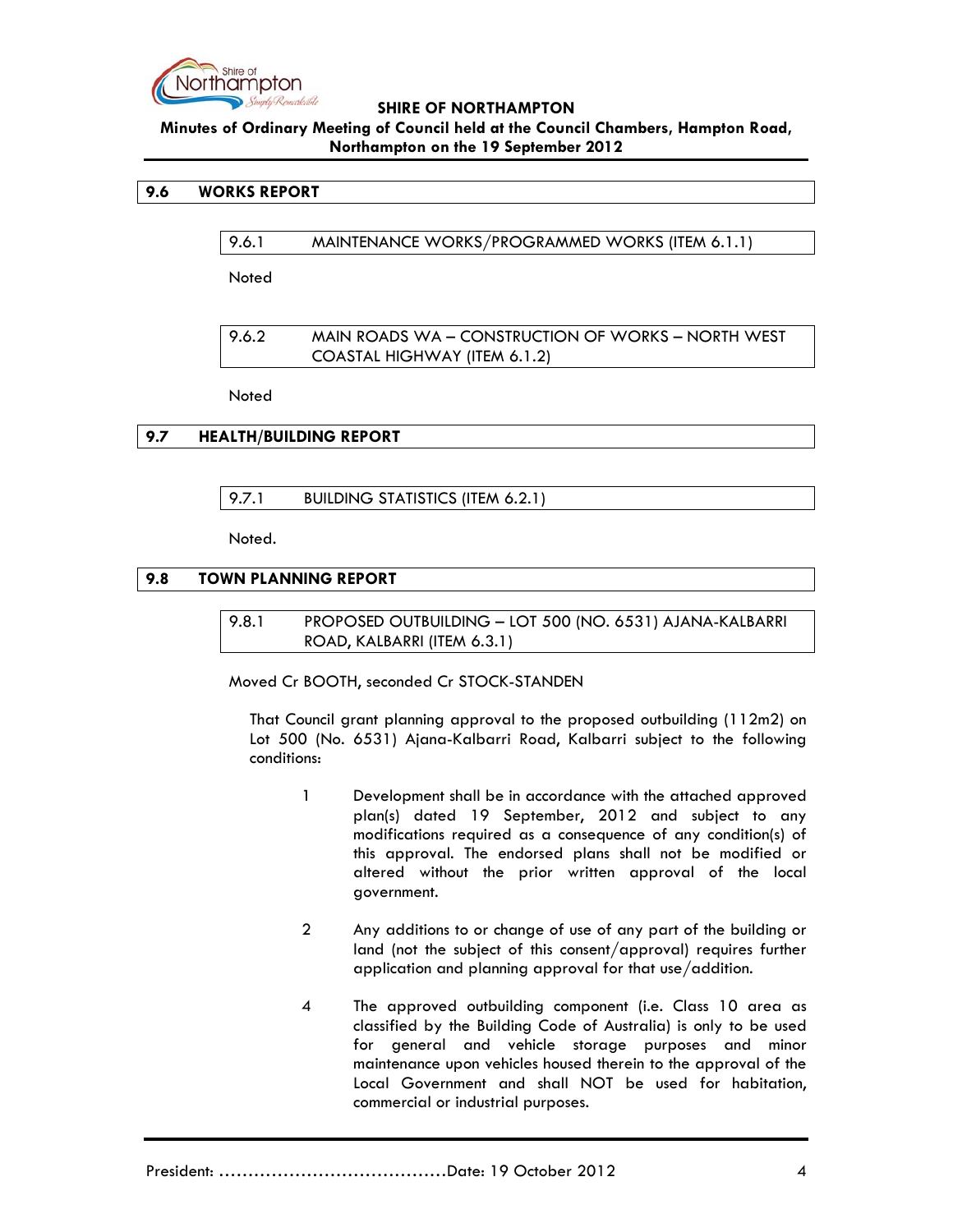

**Minutes of Ordinary Meeting of Council held at the Council Chambers, Hampton Road, Northampton on the 19 September 2012**

- 5 The development shall be consistent or complementary in colour with its environment to the approval of the local government.
- 6 This approval is valid for a period of two (2) years from the date of approval and will deemed to have lapsed if the development has not substantially commenced before the expiration of this period.
- 7 The applicant/landowner is to remove the outbuilding when Lot 500 is subject of an approved subdivision, where it cannot be demonstrated that it meets all of its statutory and strategic requirements under the Local Planning Scheme and its associated policies.

#### **Notes**

- a) Where an approval has so lapsed, no development/land use shall be carried out without the further approval of the local government having first been sought and obtained.
- b) Should the applicant be aggrieved by the decision of the Council (in part or whole) a right of appeal exists to the State Administrative Tribunal within twenty eight (28) days from the date of the decision.

CARRIED 8/0

#### 9.8.2 SUMMARY OF PLANNING INFORMATION ITEMS (ITEM 6.3.2)

Noted

#### **9.9 FINANCE REPORT**

#### 9.9.1 ACCOUNTS FOR PAYMENT (ITEM 6.4.1)

Moved Cr STOCK-STANDEN, seconded Cr PENN

That Municipal Fund Cheques 19417 to 19456 inclusive, totalling \$109,074..03, Municipal EFT payments numbered EFT10328 to EFT10432 inclusive totalling \$476,250.26, Direct Debit payments GJ02-01 to GJ02-05 totalling \$2,221.28, Trust Fund Cheque 1873 to 1876 inclusive, totalling \$1,685.00, be passed for payment and the items therein be declared authorised expenditure.

#### CARRIED BY AN ABSOLUTE MAJORITY 8/0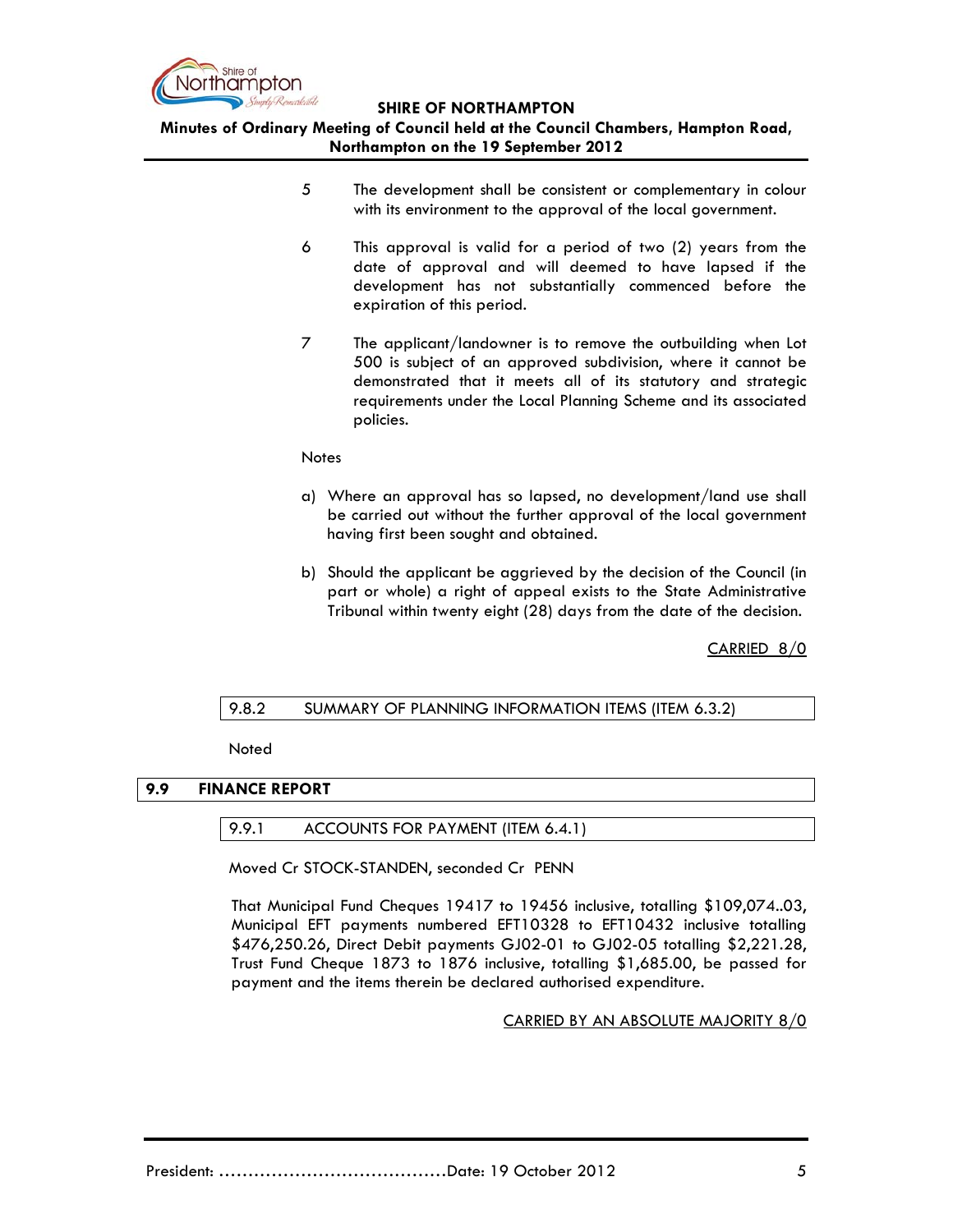

### **Minutes of Ordinary Meeting of Council held at the Council Chambers, Hampton Road, Northampton on the 19 September 2012**

9.9.2 MONTHLY FINANCIAL STATEMENTS (ITEM 6.4.2)

Moved Cr PENN, seconded Cr PARKER

That Council adopts the Monthly Financial Report for the period ending 31 August 2013 and notes any material variances greater than \$5,000.

CARRIED 8/0

9.9.3 FINANCIAL MANAGEMENT REVIEW (ITEM 6.4.3)

Moved Cr SIMKIN, seconded Cr CARSON

That the Financial Management Review report as presented be received.

CARRIED 8/0

### **9.10 ADMINISTRATION & CORPORATE REPORT**

9.10.1 RENT REVIEW – LEASES NORTHAMPTON & KALBARRI DOCTORS SURGERIES (ITEM 6.5.1)

Moved Cr CARSON, seconded Cr BOOTH

That the annul rent for the Northampton Doctors Surgery and Kalbarri Doctors Surgery be set at \$20,000 per surgery.

CARRIED 8/0

9.10.2 SECOND QUESTION TIME (ITEM 6.5.2)

Moved Cr CARSON, seconded Cr PARKER

Based on the advice provide by the Department of Local Government that a second public question time at all Council meetings not be introduced.

CARRIED 8/0

9.10.3 INVASIVE SPECIES PLAN STEERING GROUP (ITEM 6.5.3)

Moved Cr CRIPPS, seconded Cr CARSON

That Council advice the Shire of Chapman Valley that it appreciates the invitation however does not wish to nominate a representative for the steering group at this stage.

CARRIED 8/0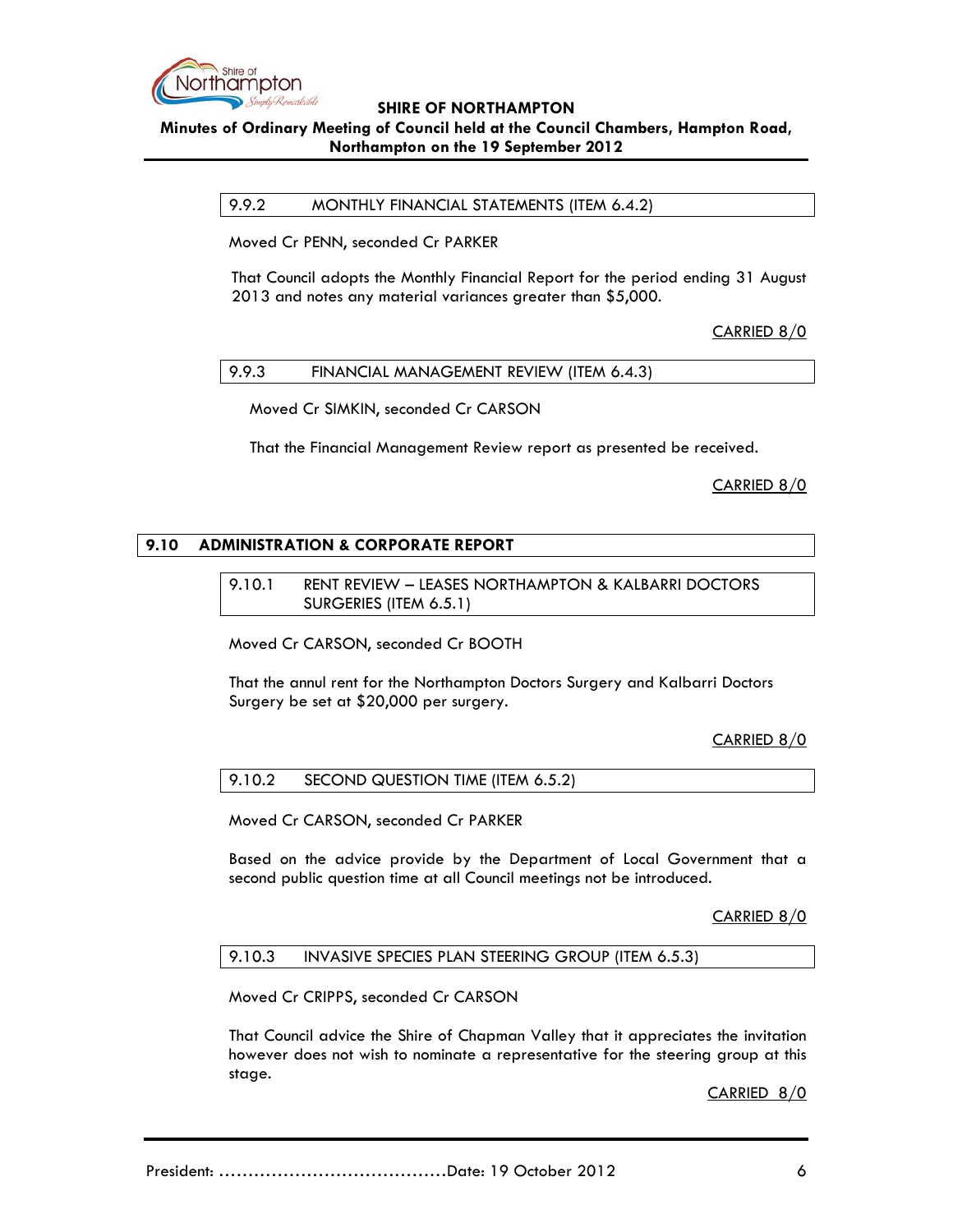

### **SHIRE OF NORTHAMPTON Minutes of Ordinary Meeting of Council held at the Council Chambers, Hampton Road, Northampton on the 19 September 2012**

9.10.4 PROPOSED CSRFF FUNDING PROJECTS (ITEM 6.5.4)

Moved Cr BOOTH, seconded Cr CRIPPS

That Council

- 1. Submit CSRFF grant application for the relocation of the Kalbarri Tennis and Netball Courts, consisting of four tennis courts with two netball/basketball courts superimposed on the tennis courts (multi purpose) to the Kalbarri Sport & Recreation Club precinct and for this project Council also commit its 2013/14 CLGF Royalties for Regions Funding towards the project.
- 2. Submit CSRFF grant application for the relocation of the Northampton Netball Court onto existing tennis courts at the Northampton Community Centre and make provision for Councils contribution of \$21,433 in the 2013/14 Budget if the grant is successful.
- **3.** That Council prioritises the Northampton netball courts relocation as number one and the Kalbarri tennis and netball court project as priority number two**.**

CARRIED 8/0

#### 9.10.5 PROPOSED INTERPRETATION PLAN – GERALDTON TO AJANA RAILWAY LINE (ITEM 6.5.5)

Moved Cr STOCK-STANDEN, seconded Cr SIMKIN

That Council advise the City of Greater Geraldton that is supports the development of an interpretation plan however the Councils commitment depends on the total cost for the development of the plan and will confirm its decision once that cost is known.

CARRIED 8/0

# 9.10.6 AGED PERSONS SERVICES/ACCOMMODATION REPORT (ITEM 6.5.6)

Moved Cr CARSON, seconded Cr STOCK-STANDEN

- 1. That Council receive the report prepared by Verso Consulting Report as presented and the report be the basis to pursue the provision of aged care accommodation and hospice care within the shire.
- 2. That a copy of the report be sent to the Shire of Chapman Valley, Shire of Shark Bay and the City of Greater Geraldton requesting their support for the development of aged care accommodation and aged care hospice facilities within the Shire of Northampton.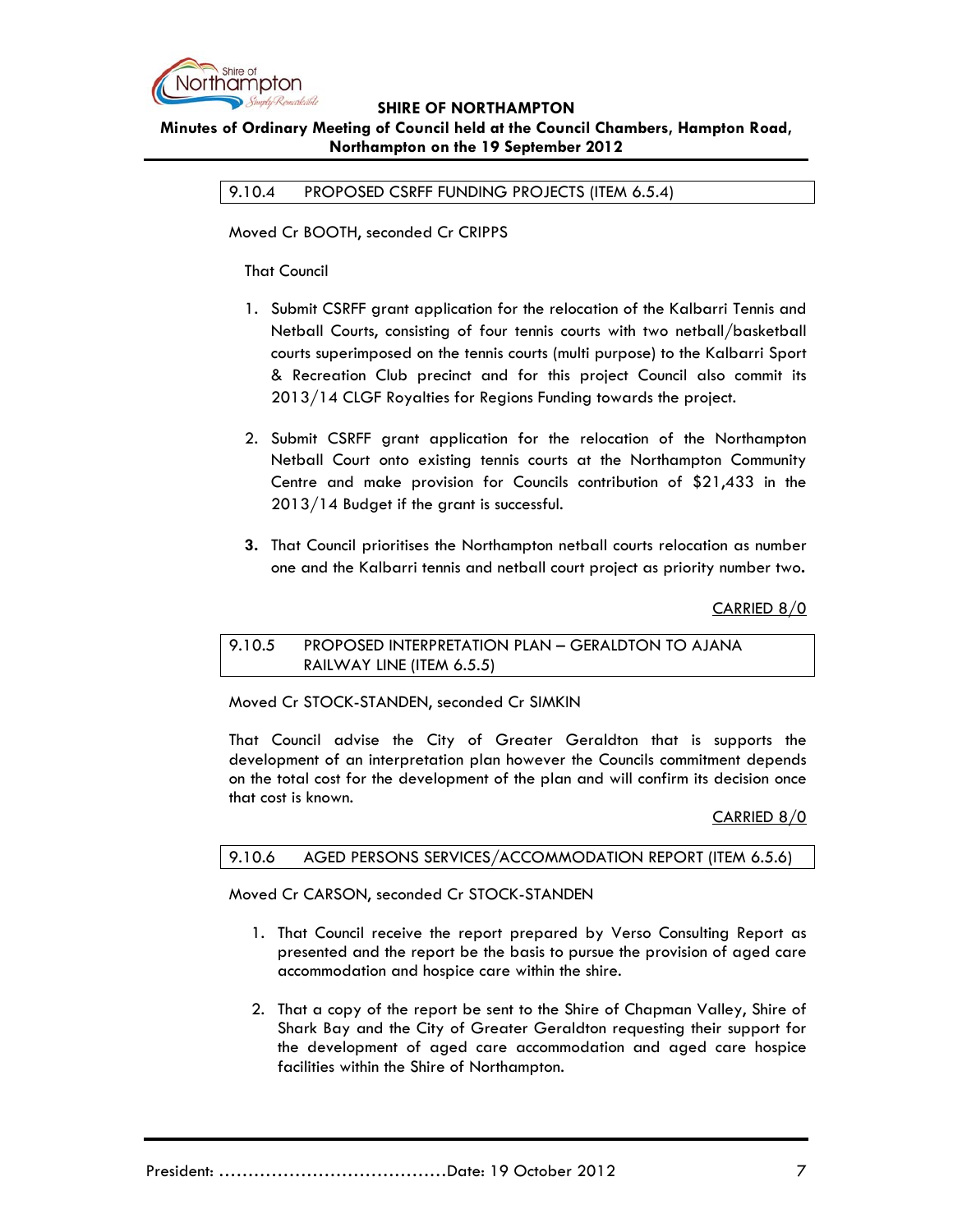

**Minutes of Ordinary Meeting of Council held at the Council Chambers, Hampton Road, Northampton on the 19 September 2012**

- 3. That a copy of the report be sent to the Hon Barry Haase seeking his support and request he investigate the findings of the consultant that a number of aged care hospice beds are funded within the shire; however the actual on ground services is considerably lower and he to investigate where the balance of funds are being directed.
- 4. Global Care be requested to provide an update on their proposal with the provision of aged care services and hospice facilities proposed for Northampton and Kalbarri.

CARRIED 8/0

#### 9.10.7 PROPOSED JET SKI AREA - HORROCKS (ITEM 6.5.7)

Noted

#### 9.10.8 COAST WEST WORKS - HORROCKS (ITEM 6.5.8)

Moved Cr PENN, seconded Cr SIMKIN

That Council support the draft report as presented and congratulate the Horrocks Progress Association and Community on their initiative in preparing the plan for future rehabilitation and future management planning of the coast at Horrocks.

CARRIED 8/0

9.10.9 VACANCIES – MID WEST DEVELOPMENT COMMISSION (ITEM 6.5.9)

**Noted** 

#### **9.11 FINANCE REPORT - CONTINUED**

9.11.9 KALBARRI SPORT & RECREATION CLUB – HOT WATER SYSTEMS (ITEM 6.4.4)

Moved Cr STOCK-STANDEN, seconded CR BOOTH

That Council reimburse the costs for the replacement of two instantaneous hot water systems to the Kalbarri Sport and Recreation Club to the value of \$2227.00 plus GST.

CARRIED BY AN ABSOLUTE MAJORITY 8/0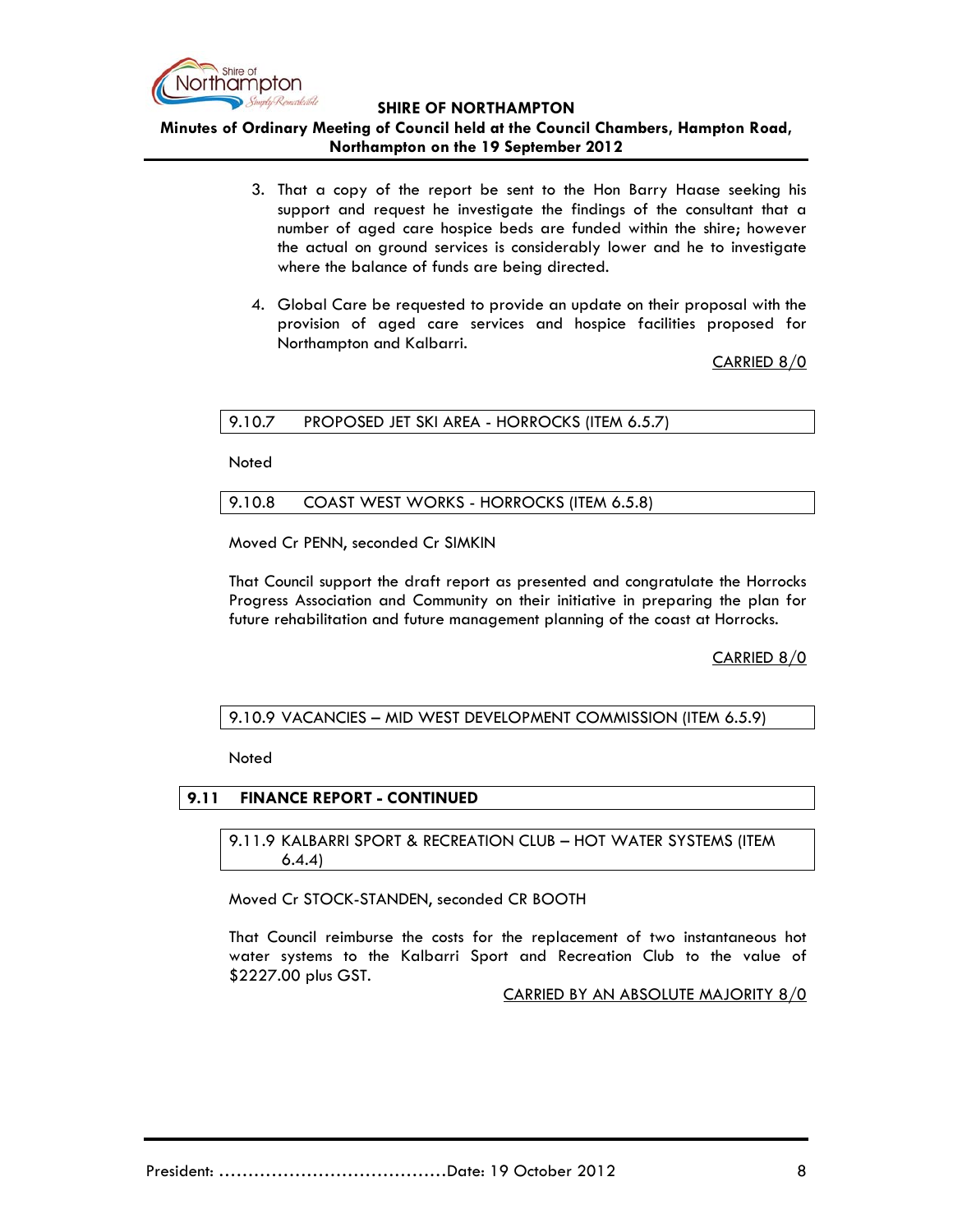

# **Minutes of Ordinary Meeting of Council held at the Council Chambers, Hampton Road, Northampton on the 19 September 2012**

### 9.11.10 OVERDUE RATES (ITEM 6.4.5)

Moved Cr CARSON, seconded Cr CRIPPS

That Council, with the assistance of McLeod's Solicitors commence the process of selling property for unpaid rates for Assessment numbers 121, 1360, 4367, 2743 and 1270 in accordance with the Local Government Act 1995.

### CARRIED BY AN ABSOLUTE MAJORITY 8/0

#### 9.11.11 RATES WRITE OFF (ITEM 6.4.6)

Moved Cr PENN, seconded Cr SIMKIN

That Council write-off outstanding rates and interest owing on A4325 of \$1,272.87 in accordance with the Local Government Act 1995 Section 6.14 as the mining lease has now expired and the property is non-rateable.

#### CARRIED BY AN ABSOLUTE MAJORITY 8/0

#### **9.12 PRESIDENTS REPORT**

Since the last Council meeting the President, Cr Wilson reported on his attendance to:

- Regional Tidy Towns Awards held in Kalbarri. Northampton Shire groups/residents received a number of awards with the Shire itself receiving a commendation award for its involvement in the Tidy Towns program.
- Attended a function for the "Great Bike Hike" an event to raise awareness of persons with disabilities and to include them in activities etc, known as the "Count me In" program.
- Attended the road inspection of a number of shire roads.

#### **9.13 DEPUTY PRESIDENTS REPORT**

Since the last Council meeting the Deputy President, Cr Parker reported on his attendance to a recent State4 Council Meeting of the WA Local Government Association.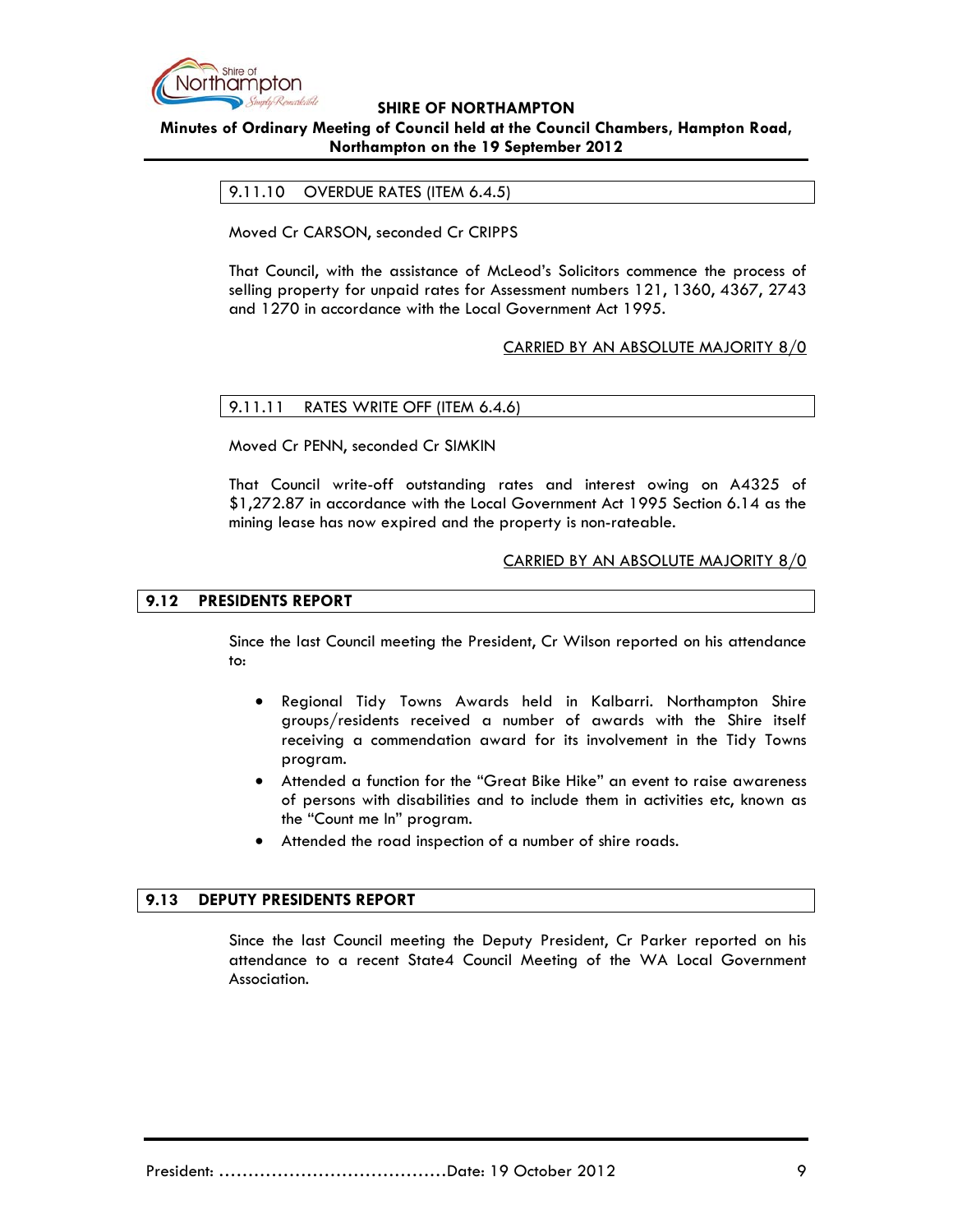

### **SHIRE OF NORTHAMPTON Minutes of Ordinary Meeting of Council held at the Council Chambers, Hampton Road, Northampton on the 19 September 2012**

# **9.14 COUNCILLORS REPORT**

### 9.14.1 CR PENN

Since the last Council meeting Cr Penn reported on her attendance:

- Three Kalbarri Visitor Centre meetings.
- Attended the road inspection of a number of shire roads.

#### 9.14.3 CR CARSON

Since the last Council meeting Cr CARSON reported on his attendance on the road inspection of a number of shire roads.

### **9.15 INFORMATION BULLETIN**

Noted.

#### AFTERNOON TEA BREAK

Council adjourned for afternoon tea at 3.03pm and reconvened at 3.15pm with the following in attendance:

Cr Wilson, Cr Parker, Cr Penn, Cr Booth, Cr Carson, Cr Cripps, Cr Simkin, Cr Stock-Standen and the Chief Executive Officer, Garry Keeffe.

During the afternoon tea break a Citizenship Ceremony was held for three members of the Gorton family.

#### **9.16 NEW ITEMS OF BUSINESS**

9.16.1 CR STOCK – STANDEN, AMPOL SIGN – HAMPTON ROAD, NORTHAMPTON

Cr Stock-Standen raised her concerns with the old Ampol sign located outside the Elders premises and requested that the owners be required to remove the sign as it no longer relates to the use of the current premises.